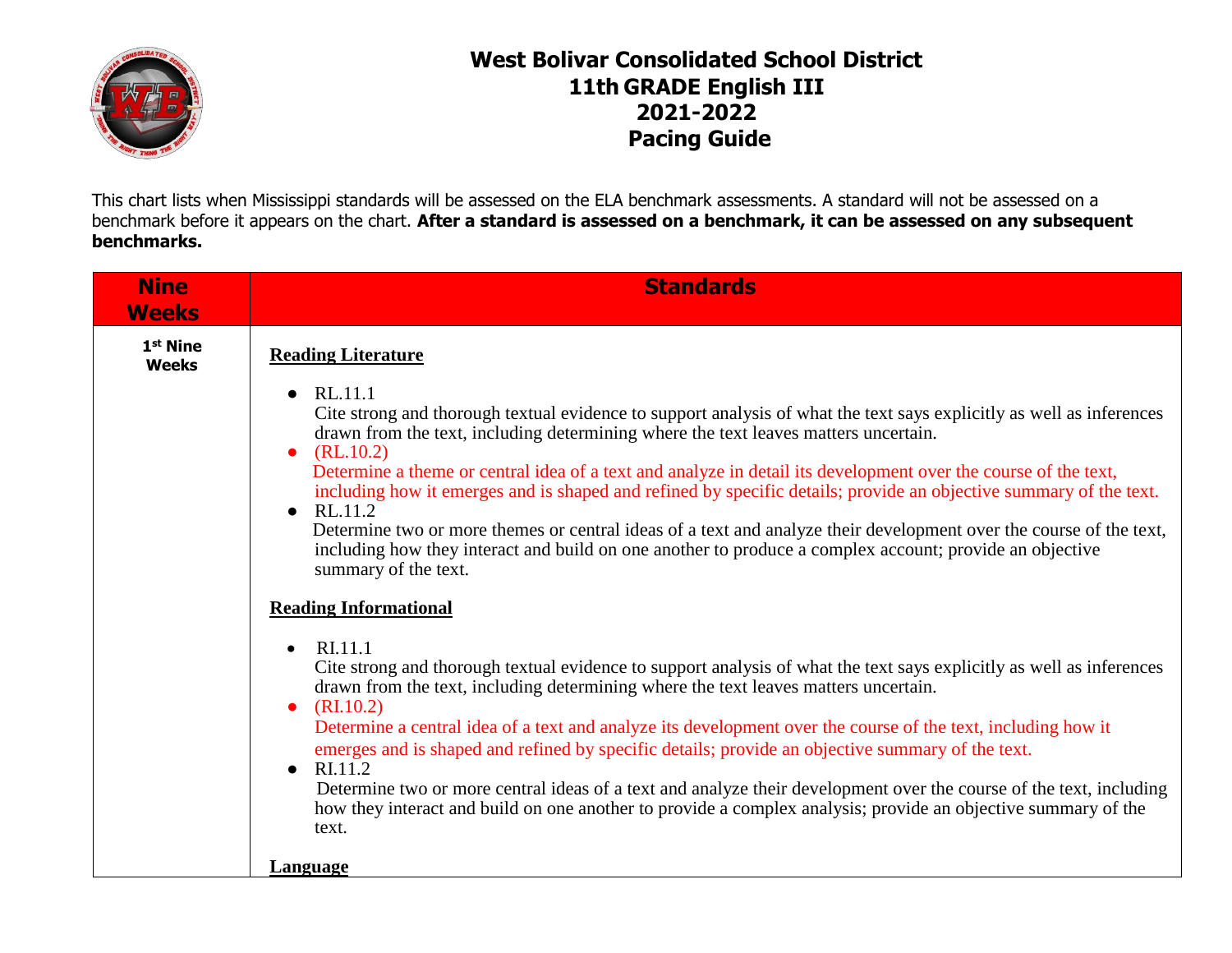| • $L.11.4*$                                                                                                                                                                                                                                                                                               |
|-----------------------------------------------------------------------------------------------------------------------------------------------------------------------------------------------------------------------------------------------------------------------------------------------------------|
| Determine or clarify the meaning of unknown and multiple-meaning words and phrases based on grades 11–12<br>reading and content, choosing flexibly from a range of strategies.                                                                                                                            |
| • $L.11.4a*$<br>Use context (e.g., the overall meaning of a sentence, paragraph, or text; a word's position or function in a<br>sentence) as a clue to the meaning of a word or phrase.                                                                                                                   |
| $\bullet$ L.11.4b                                                                                                                                                                                                                                                                                         |
| Identify and correctly use patterns of word changes that indicate different meanings or parts of speech (e.g.,<br>conceive, conception, conceivable).                                                                                                                                                     |
| $\bullet$ L.11.4c                                                                                                                                                                                                                                                                                         |
| Consult general and specialized reference materials (e.g., dictionaries, glossaries, thesauruses), both print and<br>digital, to find the pronunciation of a word or determine or clarify its precise meaning, its part of speech, its<br>etymology, or its standard usage.<br>$\bullet$ L.11.4d          |
| Verify the preliminary determination of the meaning of a word or phrase (e.g., by checking the inferred meaning<br>in context or in a dictionary).<br>• $L.11.1*$                                                                                                                                         |
| Demonstrate command of the conventions of standard English grammar and usage when writing or speaking.                                                                                                                                                                                                    |
| $\bullet$ L.11.1a.                                                                                                                                                                                                                                                                                        |
| Apply the understanding that usage is a matter of convention, can change over time, and is sometimes contested.<br>$\bullet$ L.11.1b.                                                                                                                                                                     |
| Resolve issues of complex or contested usage, consulting references (e.g., Merriam-Webster's Dictionary of<br>English Usage, Garner's Modern American Usage) as needed.                                                                                                                                   |
| <b>Writing</b>                                                                                                                                                                                                                                                                                            |
| • $W.11.3*$                                                                                                                                                                                                                                                                                               |
| Write narratives to develop real or imagined experiences or events using effective technique, well-chosen details,<br>and well-structured event sequences.                                                                                                                                                |
| $\bullet$ W.11.3a<br>Engage and orient the reader by setting out a problem, situation, or observation and its significance, establishing<br>one or multiple point(s) of view, and introducing a narrator and/or characters; create a smooth progression of<br>experiences or events.<br>$\bullet$ W.11.3b |
| Use narrative techniques, such as dialogue, pacing, description, reflection, and multiple plot lines, to develop<br>experiences, events, and/or characters.<br>W.11.3c                                                                                                                                    |
| Use a variety of techniques to sequence events so that they build on one another to create a coherent whole and<br>build toward a particular tone and outcome (e.g., a sense of mystery, suspense, growth, or resolution).<br>$\bullet$ W.11.3d                                                           |
| Use precise words and phrases, telling details, and sensory language to convey a vivid picture of the experiences,<br>events, setting, and/or characters.                                                                                                                                                 |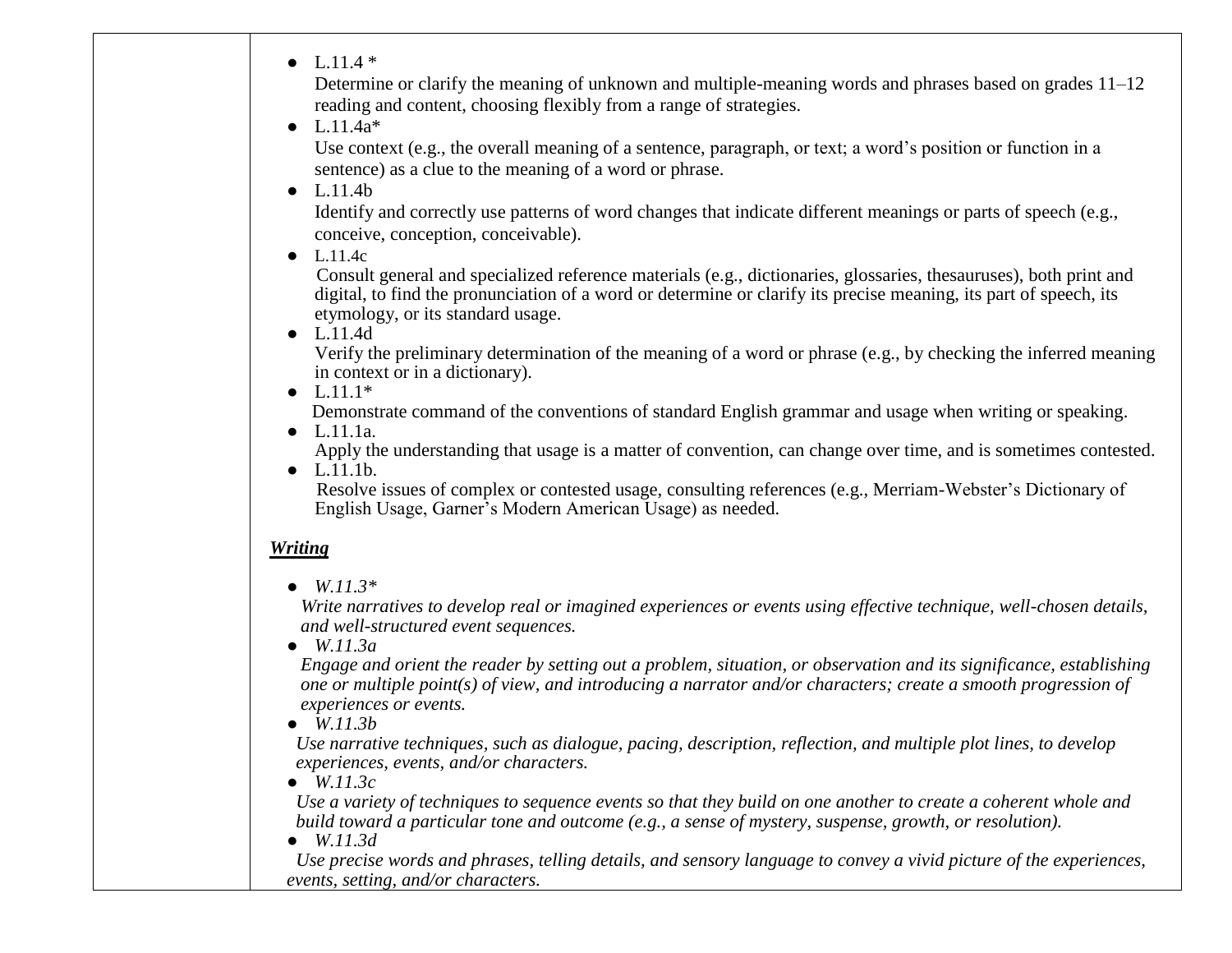|                                 | $\bullet$ W.11.3e<br>Provide a conclusion that follows from and reflects on what is experienced, observed, or resolved over the course of<br>the narrative.                                                                                                                                                                                                                                                                                                                                                                                                                                                                                                                                                                                                                                                                                                                                                                                                                                                                                                                                                                                                                                                                                       |
|---------------------------------|---------------------------------------------------------------------------------------------------------------------------------------------------------------------------------------------------------------------------------------------------------------------------------------------------------------------------------------------------------------------------------------------------------------------------------------------------------------------------------------------------------------------------------------------------------------------------------------------------------------------------------------------------------------------------------------------------------------------------------------------------------------------------------------------------------------------------------------------------------------------------------------------------------------------------------------------------------------------------------------------------------------------------------------------------------------------------------------------------------------------------------------------------------------------------------------------------------------------------------------------------|
| <b>2nd Nine</b><br><b>Weeks</b> | <b>Reading Literature</b><br>RL.11.3<br>$\bullet$<br>Analyze the impact of the author's choices regarding how to develop and relate elements of a story or drama (e.g.,<br>where a story is set, how the action is ordered, how the characters are introduced and developed).<br>RL.11.4<br>$\bullet$<br>Determine the meaning of words and phrases as they are used in the text, including figurative and connotative<br>meanings; analyze the impact of specific word choices on meaning and tone, including words with multiple<br>meanings or language that is particularly fresh, engaging, or beautiful. (Include Shakespeare as well as other<br>authors.)<br>(RL.10.5)<br>$\bullet$<br>Analyze how an author's choices concerning how to structure a text, order events within it (e.g., parallel plots), and<br>manipulate time (e.g., pacing, flashbacks) create such effects as mystery, tension, or surprise.<br>RL.11.5<br>Analyze how an author's choices concerning how to structure specific parts of a text (e.g., the choice of where to<br>begin or end a story, the choice to provide a comedic or tragic resolution) contribute to its overall structure and<br>meaning as well as its aesthetic impact.                     |
|                                 | <b>Reading Informational</b><br>(RI.10.3)<br>$\bullet$<br>Analyze how the author unfolds an analysis or series of ideas or events, including the order in which the points are<br>made, how they are introduced and developed, and the connections that are drawn between them.<br>RI.11.3<br>$\bullet$<br>Analyze a complex set of ideas or sequence of events and explain how specific individuals, ideas, or events interact<br>and develop over the course of the text.<br>RI.11.4<br>$\bullet$<br>Determine the meaning of words and phrases as they are used in a text, including figurative, connotative, and<br>technical meanings: analyze how an author uses and refines the meaning of a key term or terms over the course of<br>a text (e.g., how Madison defines faction in Federalist No. 10).<br>(RI.10.5)<br>$\bullet$<br>Analyze in detail how an author's ideas or claims are developed and refined by particular sentences, paragraphs, or<br>larger portions of a text (e.g., a section or chapter).<br>RI.11.5<br>$\bullet$<br>Analyze and evaluate the effectiveness of the structure an author uses in his or her exposition or argument,<br>including whether the structure makes points clear, convincing, and engaging. |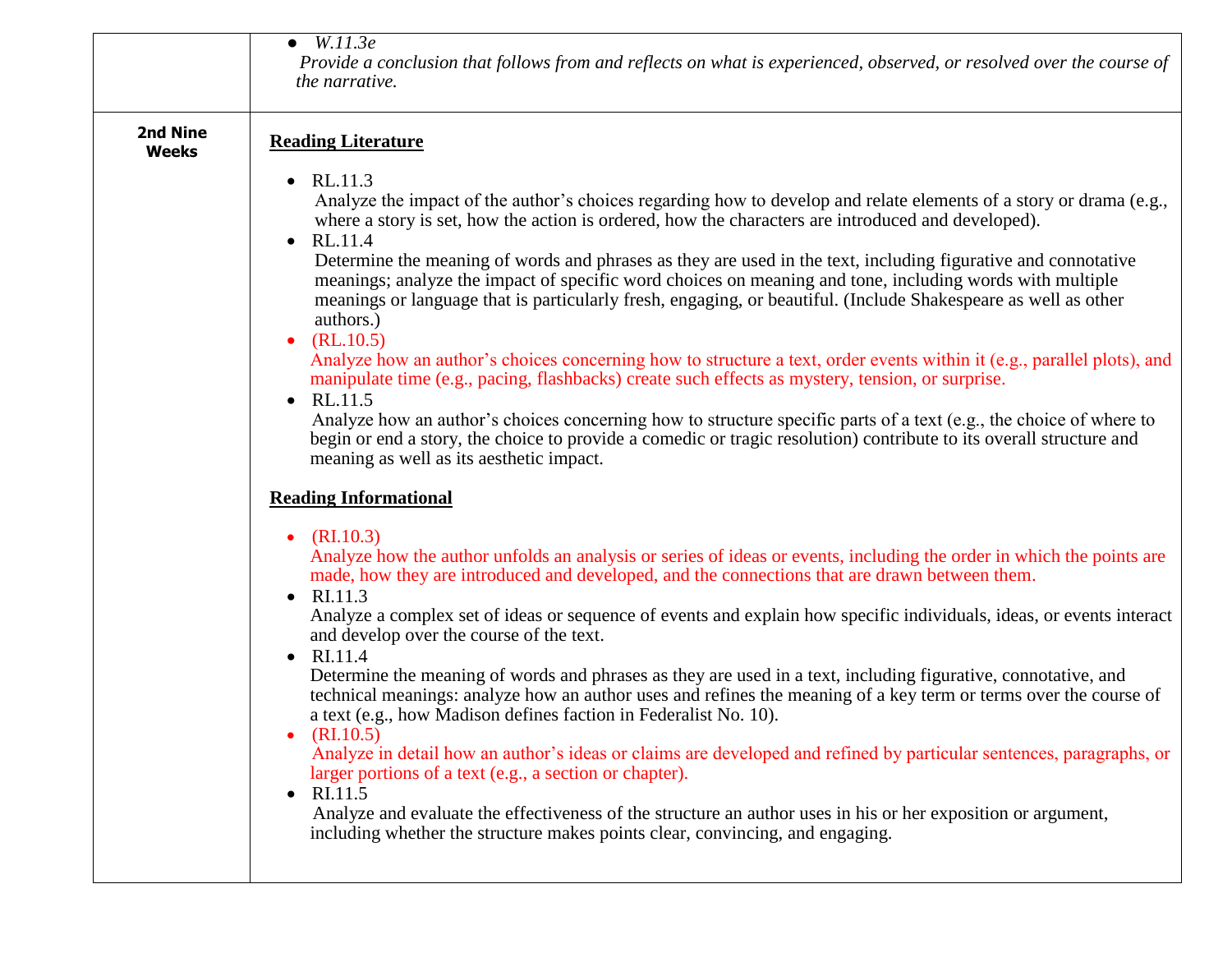**Language**

 $\bullet$  L.11.1\*

Demonstrate command of the conventions of standard English grammar and usage when writing or speaking.

- L.11.1a. Apply the understanding that usage is a matter of convention, can change over time, and is sometimes contested.
- L.11.1b.

Resolve issues of complex or contested usage, consulting references (e.g., Merriam-Webster's Dictionary of English Usage, Garner's Modern American Usage) as needed.

 $\bullet$  L.11.2<sup>\*</sup>

 Demonstrate command of the conventions of standard English capitalization, punctuation, and spelling when writing.

 $-L.11.2a$ .

Observe hyphenation conventions.

 $-L.11.2b.$ 

Spell correctly.

•  $L.11.3*$ 

 Apply knowledge of language to understand how language functions in different contexts, to make effective choices for meaning or style, and to comprehend more fully when reading or listening.

 $-L.11.3a.$ 

 Vary syntax for effect, consulting references (e.g., Tufte's Artful Sentences) for guidance as needed; apply an understanding of syntax to the study of complex texts when reading.

## *Writing*

*W.11.2\**

*Write informative/explanatory texts to examine a topic and convey ideas, concepts, and information through the effective selection, organization, and analysis of relevant content.*

*W.11.2a*

*Introduce a topic; organize complex ideas, concepts, and information so that each new element builds on that which precedes it to create a unified whole; include formatting (e.g., headings), graphics (e.g., figures, tables), and multimedia when useful to aiding comprehension.*

*W.11.2b*

*Develop the topic thoroughly by selecting the most significant and relevant facts, extended definitions, concrete details, quotations, or other information and examples appropriate to the audience's knowledge of the topic.*

*W.11.2c*

*Use appropriate and varied transitions and syntax to link the major sections of the text, create cohesion, and clarify the relationships among complex ideas and concepts.*

*W.11.2d*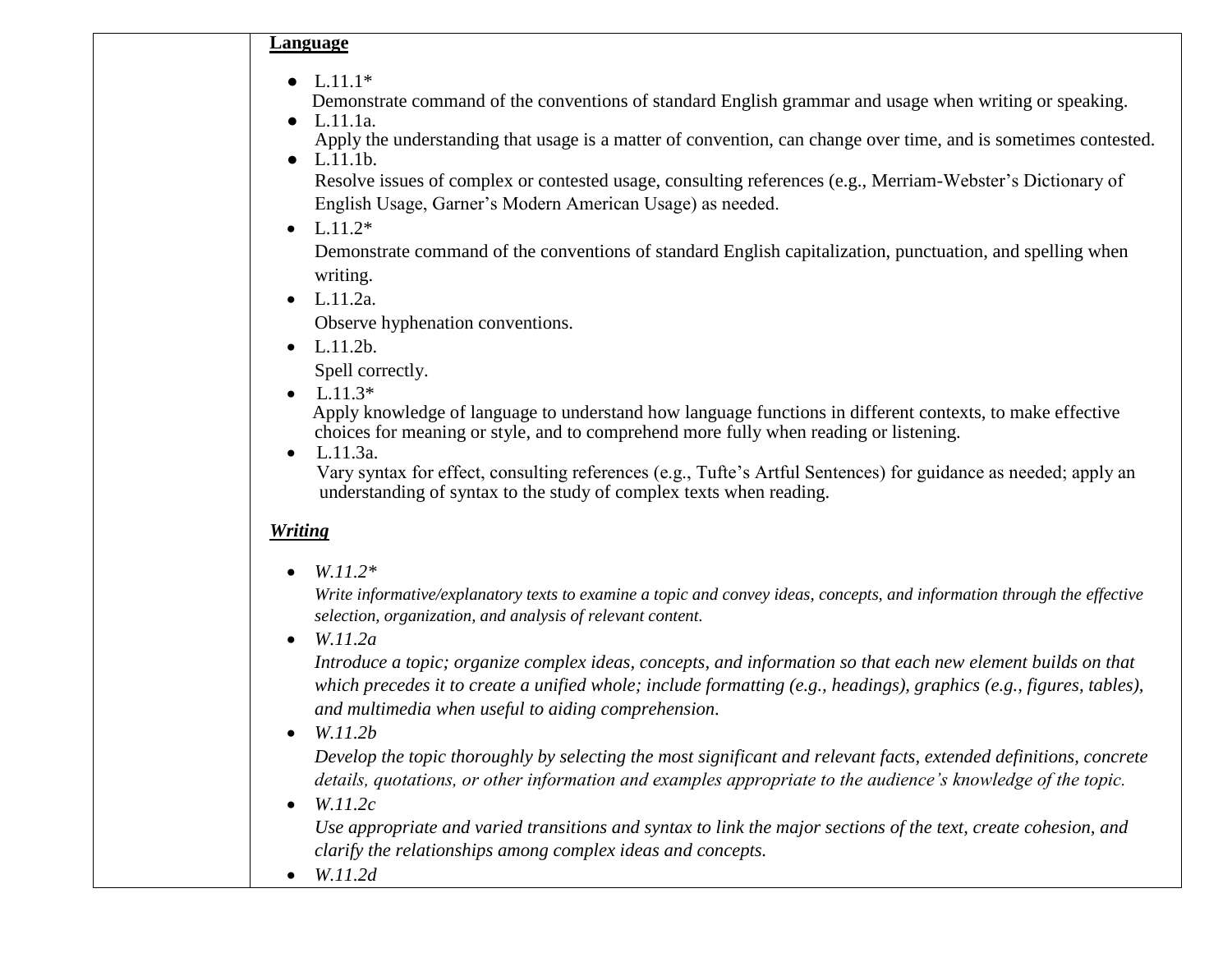|                   | Use precise language, domain-specific vocabulary, and techniques such as metaphor, simile, and analogy to<br>$\bullet$<br>manage the complexity of the topic.<br>W.11.2e<br>$\bullet$                                                                                                                                                  |
|-------------------|----------------------------------------------------------------------------------------------------------------------------------------------------------------------------------------------------------------------------------------------------------------------------------------------------------------------------------------|
|                   | Establish and maintain a formal style and objective tone while attending to the norms and conventions of the<br>discipline in which they are writing.<br>W.11.2f<br>$\bullet$                                                                                                                                                          |
|                   | Provide a concluding statement or section that follows from and supports the information or explanation<br>presented (e.g., articulating implications or the significance of the topic).                                                                                                                                               |
| 3rd Nine<br>Weeks | <b>Reading Literature</b>                                                                                                                                                                                                                                                                                                              |
|                   | RL.11.6<br>$\bullet$<br>Analyze a case in which grasping point of view requires distinguishing what is directly stated in a text from what<br>is really meant (e.g., satire, sarcasm, irony, or understatement).<br>RL.11.7<br>$\bullet$                                                                                               |
|                   | Analyze multiple interpretations of a story, drama, or poem (e.g., recorded or live production of a play or recorded<br>novel or poetry), evaluating how each version interprets the source text. (Include at least one play by Shakespeare<br>and one play by an American dramatist.)                                                 |
|                   | <b>Reading Informational</b>                                                                                                                                                                                                                                                                                                           |
|                   | RI.11.6<br>$\bullet$<br>Determine an author's point of view or purpose in a text in which the rhetoric is particularly effective, analyzing<br>how style and content contribute to the power, persuasiveness, or beauty of the text.<br>RI.11.7<br>$\bullet$                                                                           |
|                   | Integrate and evaluate multiple sources of information presented in different media or formats (e.g., visually,<br>quantitatively) as well as in words in order to address a question or solve a problem.<br>RI.11.8<br>$\bullet$                                                                                                      |
|                   | Delineate and evaluate the reasoning in seminal U.S. texts, including the application of constitutional principles<br>and use of legal reasoning (e.g., in U.S. Supreme Court majority opinions and dissents) and the premises, purposes,<br>and arguments in works of public advocacy (e.g., The Federalist, presidential addresses). |
|                   | <b>Writing</b>                                                                                                                                                                                                                                                                                                                         |
|                   | $W.11.1*$<br>Write arguments to support claims in an analysis of substantive topics or texts, using valid reasoning and relevant<br>and sufficient evidence.<br>$\bullet$ W.11.1a                                                                                                                                                      |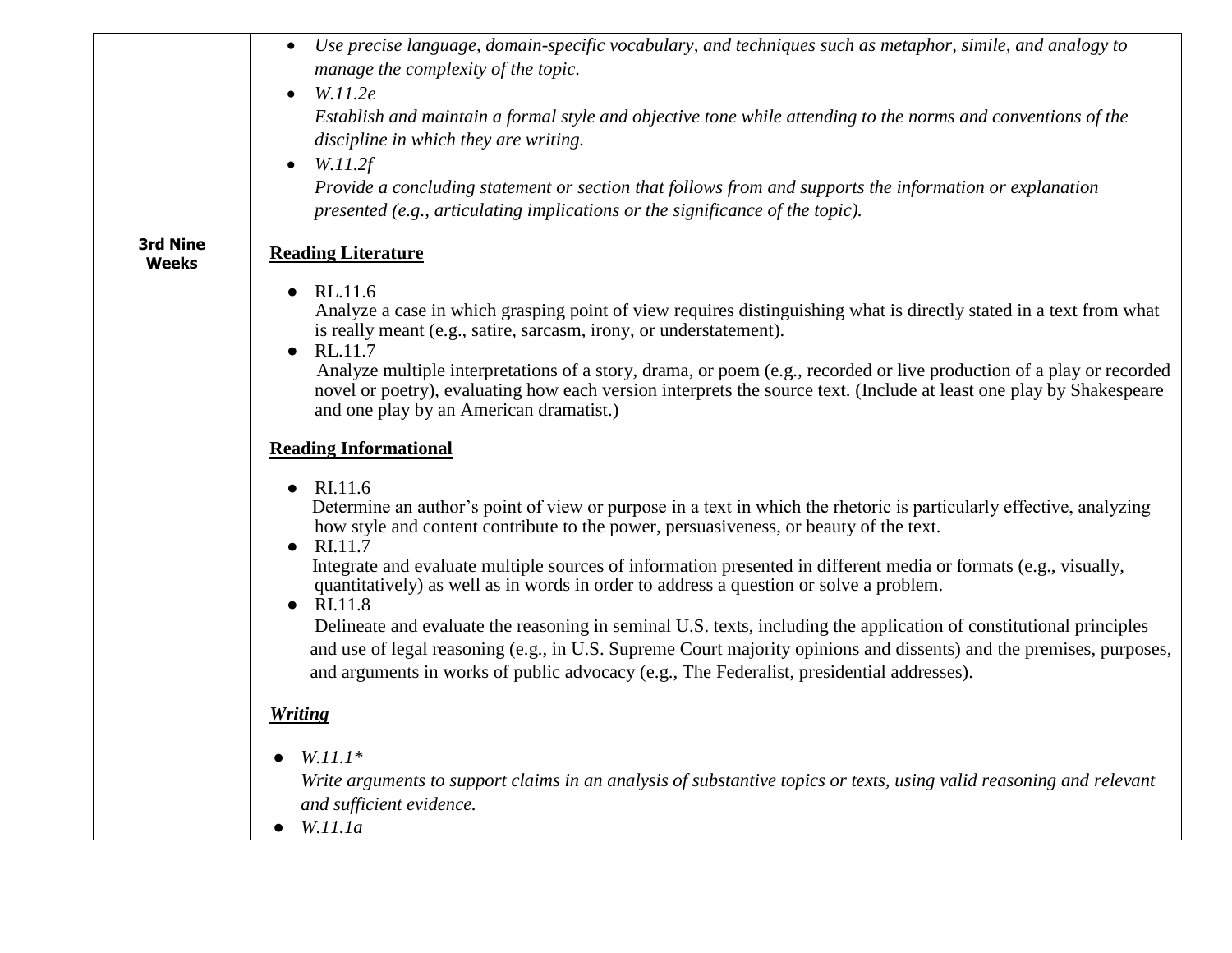- *Introduce precise, knowledgeable claim(s), establish the significance of the claim(s), distinguish the claim(s) from alternate or opposing claims, and create an organization that logically sequences claim(s), counterclaims, reasons, and evidence.*
- *W.11.1b*

*Develop claim(s) and counterclaims fairly and thoroughly, supplying the most relevant evidence for each while pointing out the strengths and limitations of both in a manner that anticipates the audience's knowledge level, concerns, values, and possible biases.*

● *W.11.1c*

*Use words, phrases, and clauses as well as varied syntax to link the major sections of the text, create cohesion, and clarify the relationships between claim(s) and reasons, between reasons and evidence, and between claim(s) and counterclaims.* 

● *W.11.1d*

*Establish and maintain a formal style and objective tone while attending to the norms and conventions of the discipline in which they are writing.*

● *W.11.1e* 

 *Provide a concluding statement or section that follows from and supports the argument presented.*

## **Language**

 $\bullet$  L.11.1<sup>\*</sup>

Demonstrate command of the conventions of standard English grammar and usage when writing or speaking.

 $\bullet$  L.11.1b.

Resolve issues of complex or contested usage, consulting references (e.g., Merriam-Webster's Dictionary of English Usage, Garner's Modern American Usage) as needed.

•  $L.11.2*$ 

 Demonstrate command of the conventions of standard English capitalization, punctuation, and spelling when writing.

 $-L.11.2b.$ 

Spell correctly.

 $\bullet$  L.11.3\*

 Apply knowledge of language to understand how language functions in different contexts, to make effective choices for meaning or style, and to comprehend more fully when reading or listening.

•  $L.11.3a$ .

 Vary syntax for effect, consulting references (e.g., Tufte's Artful Sentences) for guidance as needed; apply an understanding of syntax to the study of complex texts when reading.